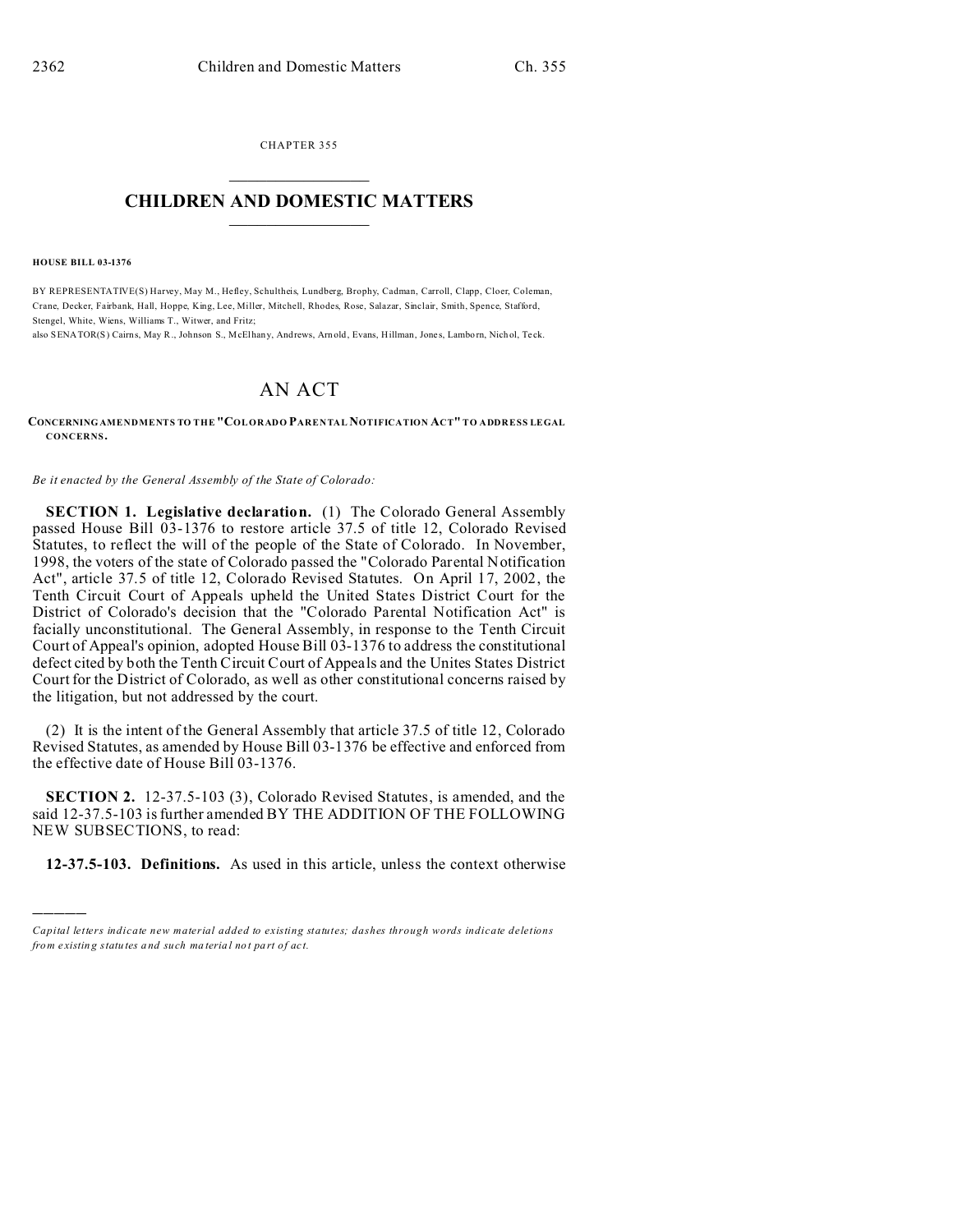requires:

(3) "Abortion" for purposes of this article means the use of any means to terminate the pregnancy of a minor with knowledge that the termination by those means will, with reasonable likelihood, cause the death of that person's unborn offspring at any time after fertilization THE MINOR'S UNBORN OFFSPRING.

(4) "CLERGY MEMBER" MEANS A PRIEST, A RABBI, A DULY ORDAINED, COMMISSIONED, OR LICENSED MINISTER OF A CHURCH, A MEMBER OF A RELIGIOUS ORDER, OR A RECOGNIZED LEADER OF ANY RELIGIOUS BODY.

(5) "MEDICAL EMERGENCY" MEANS A CONDITION THAT, ON THE BASIS OF THE PHYSICIAN'S GOOD-FAITH CLINICAL JUDGMENT, SO COMPLICATES THE MEDICAL CONDITION OF A PREGNANT MINOR AS TO NECESSITATE A MEDICAL PROCEDURE NECESSARY TO PREVENT THE PREGNANT MINOR'S DEATH OR FOR WHICH A DELAY WILL CREATE A SERIOUS RISK OF SUBSTANTIAL AND IRREVERSIBLE IMPAIRMENT OF A MAJOR BODILY FUNCTION.

(6) "RELATIVE OF THE MINOR" MEANS A MINOR'S GRANDPARENT, ADULT AUNT, OR ADULT UNCLE, IF THE MINOR IS NOT RESIDING WITH A PARENT AND RESIDES WITH THE GRANDPARENT, ADULT AUNT, OR ADULT UNCLE.

**SECTION 3.** 12-37.5-104, Colorado Revised Statutes, is amended BY THE ADDITION OF A NEW SUBSECTION to read:

**12-37.5-104. Notification concerning abortion.** (2) (a) NOTWITHSTANDING THE PROVISIONS OF SUBSECTION (1) OF THIS SECTION, IF THE MINOR IS RESIDING WITH A RELATIVE OF THE MINOR AND NOT A PARENT, THE WRITTEN NOTICE OF THE PENDING ABORTION SHALL BE PROVIDED TO EITHER THE RELATIVE OF THE MINOR OR A PARENT.

(b) IF A MINOR ELECTS TO PROVIDE NOTICE TO A PERSON SPECIFIED IN PARAGRAPH (a) OF THIS SUBSECTION (2), THE NOTICE SHALL BE PROVIDED IN ACCORDANCE WITH THE PROVISIONS OF SUBSECTION (1) OF THIS SECTION.

**SECTION 4.** 12-37.5-104, Colorado Revised Statutes, is amended BY THE ADDITION OF A NEW SUBSECTION to read:

**12-37.5-104. Notification concerning abortion.** (3) AT THE TIME THE PHYSICIAN, LICENSED HEALTH CARE PROFESSIONAL, OR STAFF OF THE PHYSICIAN OR LICENSED HEALTH CARE PROFESSIONAL INFORMS THE MINOR THAT NOTICE MUST BE PROVIDED TO THE MINOR'S PARENTS PRIOR TO PERFORMING AN ABORTION, THE PHYSICIAN, LICENSED HEALTH CARE PROFESSIONAL, OR THE STAFF OF THE PHYSICIAN OR LICENSED HEALTH CARE PROFESSIONAL MUST INFORM THE MINOR UNDER WHAT CIRCUMSTANCES THE MINOR HAS THE RIGHT TO HAVE ONLY ONE PARENT NOTIFIED.

**SECTION 5.** 12-37.5-104 (1) (a) (III), Colorado Revised Statutes, is amended, and the said 12-37.5-104 (1) (a) is further amended BY THE ADDITION OF A NEW SUBPARAGRAPH, to read:

**12-37.5-104. Notification concerning abortion.** (1) No abortion shall be performed upon an unemancipated minor until at least 48 hours after written notice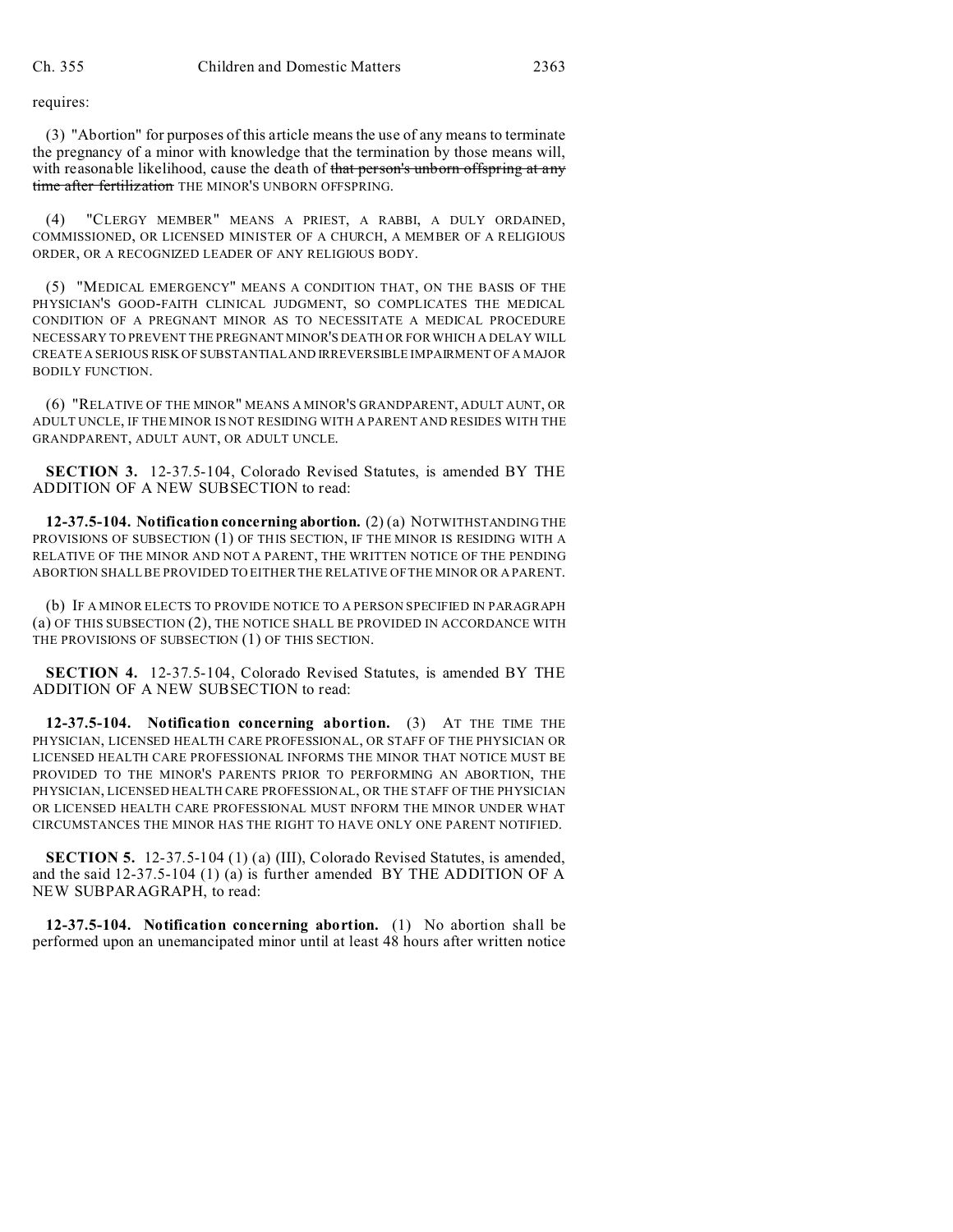of the pending abortion has been delivered in the following manner:

(a) The notice shall be addressed to the parent at the dwelling house or usual place of abode of the parent. Such notice shall be delivered to the parent by:

(III) By any other person over the age of eighteen years who is not related to the minor; OR

(IV) BY A CLERGY MEMBER WHO IS OVER THE AGE OF EIGHTEEN.

**SECTION 6.** 12-37.5-105, Colorado Revised Statutes, is amended to read:

**12-37.5-105. No notice required - when.** (1) No notice shall be required pursuant to this article if:

(a) The person or persons who are entitled to MAY RECEIVE notice PURSUANT TO SECTION 12-37.5-104 (1) certify in writing that they have been notified; OR

(a.5) THE PERSON WHOM THE MINOR ELECTS TO NOTIFY PURSUANT TO SECTION 12-37.5-104 (2) CERTIFIES IN WRITING THAT HE OR SHE HAS BEEN NOTIFIED; OR

(b) The pregnant minor declares that she is a victim of child abuse or neglect by the acts or omissions of the person who would be entitled to notice, as such acts or omissions are defined in "The Child Protection Act of 1987", as set forth in title 19, article 3, of the Colorado Revised Statutes, and any amendments thereto, and the attending physician has reported such child abuse or neglect as required by the said act. WHEN REPORTING SUCH CHILD ABUSE OR NEGLECT, THE PHYSICIAN SHALL NOT REVEAL THAT HE OR SHE LEARNED OF THE ABUSE OR NEGLECT AS THE RESULT OF THE MINOR SEEKING AN ABORTION; OR

(c) THE ATTENDING PHYSICIAN CERTIFIES IN THE PREGNANT MINOR'S MEDICAL RECORD THAT A MEDICAL EMERGENCY EXISTS AND THERE IS INSUFFICIENT TIME TO PROVIDE NOTICE PURSUANT TO SECTION 12-37.5-104; OR

(d) A VALID COURT ORDER IS ISSUED PURSUANT TO SECTION 12-37.5-107.

**SECTION 7.** 12-37.5-106 (1) and the introductory portion to 12-37.5-106 (2), Colorado Revised Statutes, are amended to read:

**12-37.5-106. Penalties - damages - defenses.** (1) Any person who performs or attempts to perform an abortion in willful violation of this article:

(a) Commits a class 1 misdemeanor and shall be punished as provided in section 18-1.3-501 C.R.S.; and

(b) Shall be liable for damages proximately caused thereby.

(2) It shall be an affirmative defense to any criminal or civil proceedings if the person establishes that:

**SECTION 8.** 12-37.5-107, Colorado Revised Statutes, is amended to read: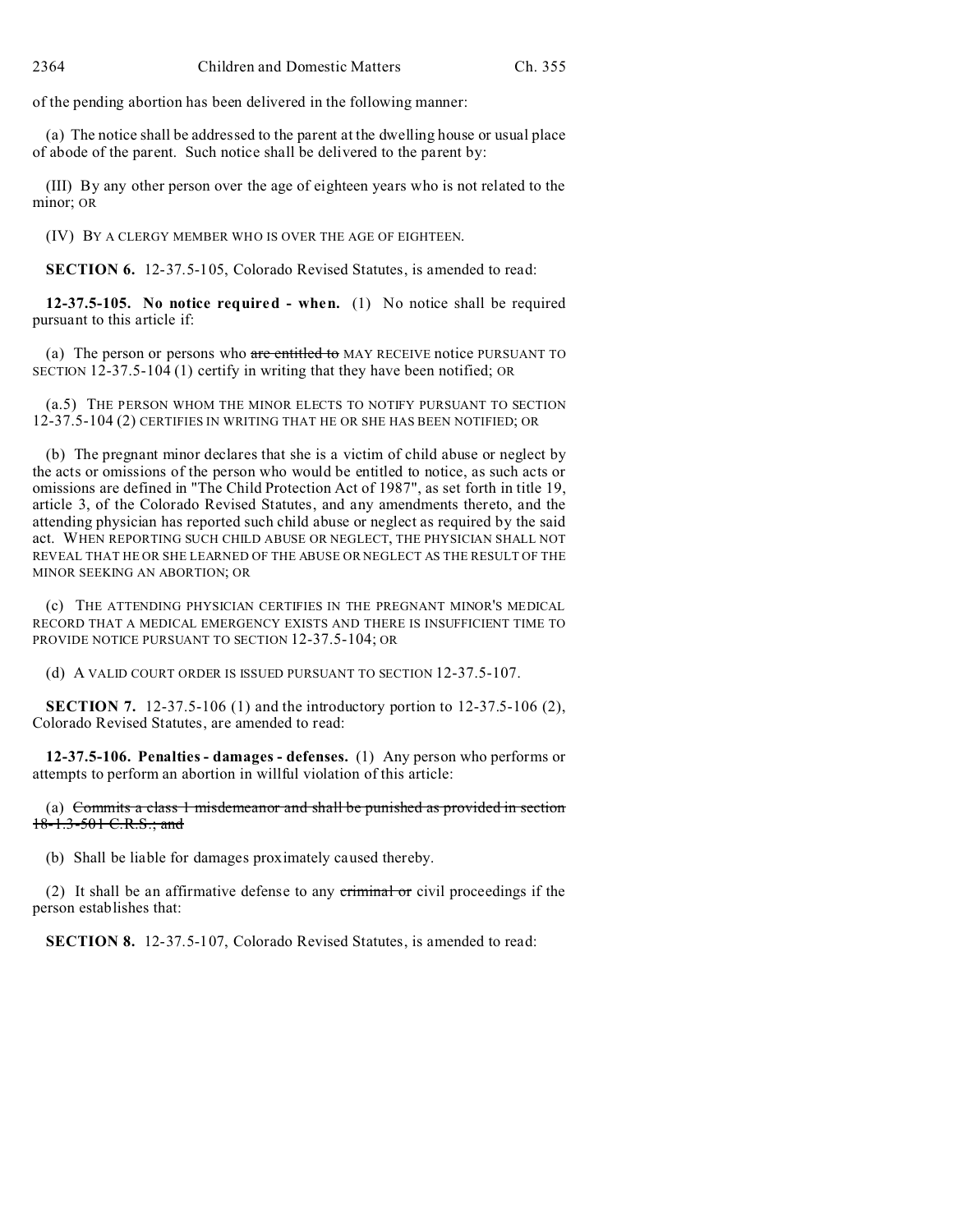**12-37.5-107. Judicial bypass.** (1) If section 12-37.5-104 of this article is ever temporarily, preliminarily, or permanently restrained or enjoined due to the absence of a judicial bypass provision, the said section shall be enforced as though the following provisions were incorporated as subsection (2) of section 104, provided however that, if any such restraining order or injunction is stayed, dissolved, or otherwise ceases to have effect, section 104 shall have full force and effect without the addition of the following subsection (2).

(2) (a) If any pregnant minor elects not to allow the notification  $of$  any parent REQUIRED PURSUANT TO SECTION 12-37.5-104, any judge of a court of competent jurisdiction may SHALL, upon petition filed by or on behalf of such minor, enter an order dispensing with the notice requirements of this article if the judge determines that the giving of such notice will not be in the best interest of the minor, or if the court finds, by clear and convincing evidence, that the minor is sufficiently mature to decide whether to have an abortion. Any such order shall include specific factual findings and legal conclusions in support thereof and a certified copy of such order shall be provided to the attending physician of said minor and the provisions of section  $12-37.5-104$  (1) and section  $12-37.5-106$  of this article shall not apply to the physician with respect to such minor.

(b) The court, in its discretion, may appoint a guardian ad litem for the minor and also an attorney if said minor is not represented by counsel.

(c) All court proceedings herein shall be confidential and shall be given preference over other pending matters, so that the court may reach a decision without undue delay. COURT PROCEEDINGS UNDER THIS SUBSECTION (2) SHALL BE CONFIDENTIAL AND SHALL BE GIVEN PRECEDENCE OVER OTHER PENDING MATTERS SO THAT THE COURT MAY REACH A DECISION PROMPTLY WITHOUT DELAY IN ORDER TO SERVE THE BEST INTERESTS OF THE MINOR. COURT PROCEEDINGS UNDER THIS SUBSECTION (2) SHALL BE HEARD AND DECIDED AS SOON AS PRACTICABLE BUT IN NO EVENT LATER THAN FOUR DAYS AFTER THE PETITION IS FILED.

(d) An expedited confidential appeal shall be available to any such minor for whom the court denies an order dispensing with notification as required by this article. Upon the minor's representation as contained in her petition, or otherwise, that no funds are available to her for payment of filing fees, no filing fees shall be required in either the trial court or appellate court. NOTWITHSTANDING ANY OTHER PROVISION OF LAW, AN EXPEDITED CONFIDENTIAL APPEAL TO THE COURT OF APPEALS SHALL BE AVAILABLE TO A MINOR FOR WHOM THE COURT DENIES AN ORDER DISPENSING WITH THE NOTICE REQUIREMENTS OF THIS ARTICLE. ANY SUCH APPEAL SHALL BE HEARD AND DECIDED NO LATER THAN FIVE DAYS AFTER THE APPEAL IS FILED. AN ORDER DISPENSING WITH THE NOTICE REQUIREMENTS OF THIS ARTICLE SHALL NOT BE SUBJECT TO APPEAL.

(e) NOTWITHSTANDING ANY PROVISION OF LAW TO THE CONTRARY, THE MINOR IS NOT REQUIRED TO PAY A FILING FEE RELATED TO AN ACTION OR APPEAL FILED PURSUANT TO THIS SUBSECTION (2).

(f) IF EITHER THE DISTRICT COURT OR THE COURT OF APPEALS FAILS TO ACT WITHIN THE TIME PERIODS REQUIRED BY THIS SUBSECTION (2), THE COURT IN WHICH THE PROCEEDING IS PENDING SHALL IMMEDIATELY ISSUE AN ORDER DISPENSING WITH THE